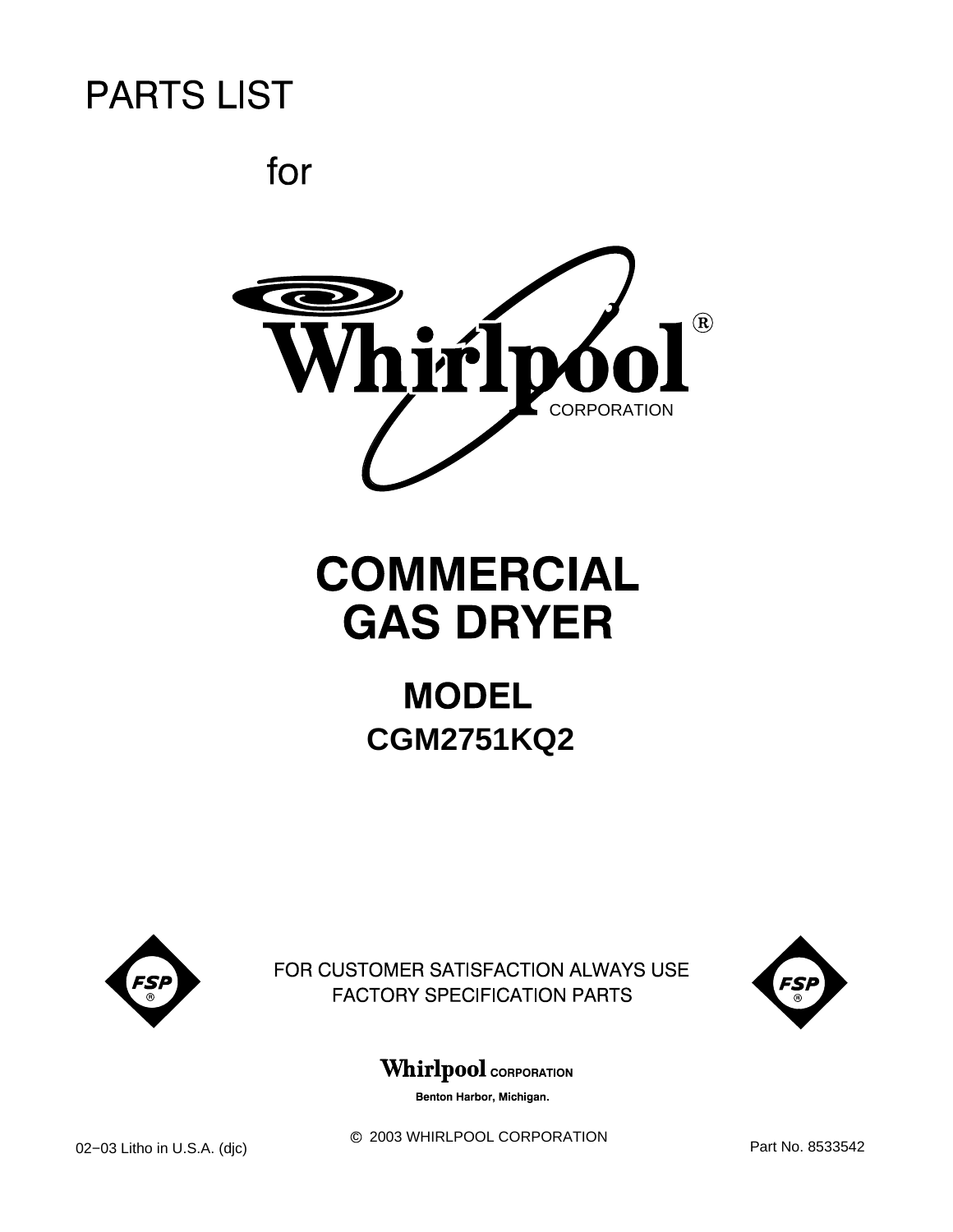

FOR ORDERING INFORMATION REFER TO PARTS PRICE LIST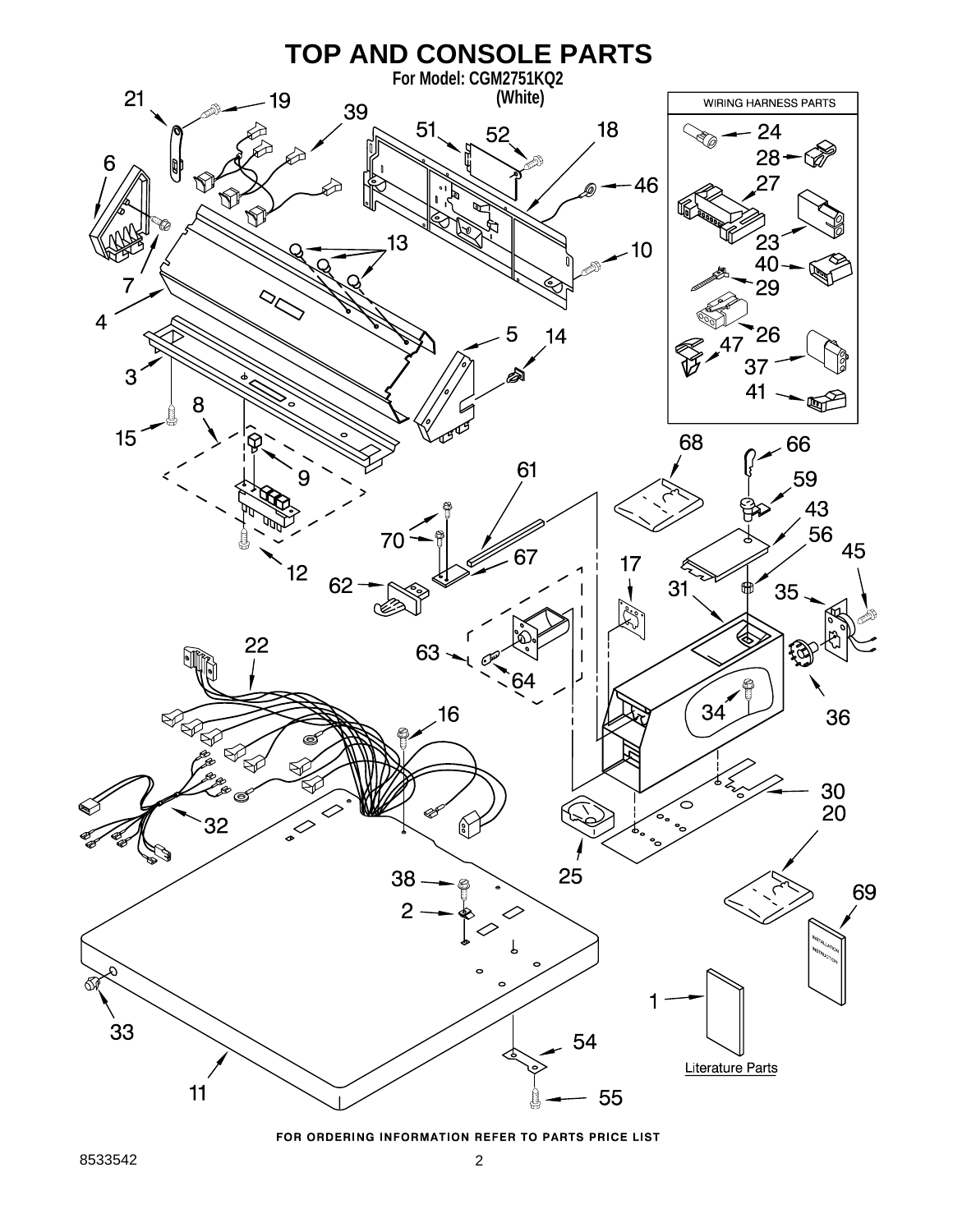### **TOP AND CONSOLE PARTS**

**For Model: CGM2751KQ2**

#### **(White)**

| Illus.                                           | Part           |                                                                                                                                                                 | Illus.               | Part                           |                                                                                                                                                                     | Illus.          | Part                                                              |                                                                                                                        |
|--------------------------------------------------|----------------|-----------------------------------------------------------------------------------------------------------------------------------------------------------------|----------------------|--------------------------------|---------------------------------------------------------------------------------------------------------------------------------------------------------------------|-----------------|-------------------------------------------------------------------|------------------------------------------------------------------------------------------------------------------------|
| No.                                              | No.            | <b>DESCRIPTION</b>                                                                                                                                              | No.                  | No.                            | <b>DESCRIPTION</b>                                                                                                                                                  | No.             | No.                                                               | <b>DESCRIPTION</b>                                                                                                     |
| $\mathbf{1}$                                     |                | <b>Literature Parts</b><br>LIT8527795 Instructions,<br>Installation<br>LIT8533569 Wiring Diagram<br>LIT8533542 Repair Parts List                                | 30<br>31<br>32<br>33 |                                | 3954812 Cushion, Case<br>3406994 Case, Meter<br>3401126 Harness, Timer<br>387371 Lock, Plug<br>*Also Available                                                      | 61<br>62        |                                                                   | 8318517 Bolt, Slide<br>Mechanism<br>8316520 Slide Mechanism<br>(Vertical 8-Coin)<br>(Dollar Vend)                      |
| $\overline{c}$<br>3<br>4<br>5<br>6               |                | 357213 Nut, Push-In<br>3361029 Bracket, Control<br>8316634 Panel, Control<br>8316516 Cap, End (R.H.)<br>3949734 Cap, End (L.H.)                                 | 34<br>35             | 3349065 Bolt,<br>3387975 Timer | 358290 Top Lock<br>$5/16 - 24 \times 1$<br>(Includes)<br>4-Pin Cam)                                                                                                 | 63<br>64        | 8316264 Blank<br>8316265 25¢                                      | Inserts<br>(Not Shown)<br>8316525 Money Box W/Lock<br>Key (Money Box)                                                  |
| $\overline{7}$<br>8<br>9<br>10<br>11<br>12<br>13 | 3954665 Top    | 97787 Screw, 11-16 x 3/4<br>8316437 Switch, Pushbutton<br>8316433 Pushbutton<br>693995 Screw, 8-18 x 3/8<br>303921 Screw, 8-32 x 3/8<br>3348109 Lens, Amber (3) | 36                   |                                | <b>Timing Cam</b><br>3387974 3-Pin (60 Min)<br>339855 4-Pin (45 Min)<br>343777 6-Pin (30 Min)<br>*Also Available<br>339854 9-Pin (20 Min)<br>339853 12-Pin (15 Min) | 66              |                                                                   | (When Ordering,<br>Specify Vendor<br>and Key Number)<br>Key (Service Door)<br>(When Ordering,<br><b>Specify Vendor</b> |
| 14<br>15<br>16<br>17                             | 3954761 Plate, | 689559 Nut, Push-In<br>3390646 Screw, 8-18 x 5/16<br>343641 Screw, 10-16 x 1/2<br>Chute Adapter                                                                 | 37<br>38<br>39       | 8281182 Screw,                 | 3936144 Connector<br>3-Circuit<br>$8 - 18 \times 1 - 1/4$<br>8316640 Lights, Indicator                                                                              | 67<br>68<br>69  |                                                                   | and Key Number)<br>8316523 Extension<br>8316524 Kit, Decal<br>8316532 Installation<br>Instructions                     |
| 18                                               |                | (Includes<br><b>Illus. 25)</b><br>3978608 Panel, Rear                                                                                                           | 40                   |                                | Assembly<br>3403498 Connector,<br>3 Position                                                                                                                        | 70              | ◆ GREENWALD                                                       | Coin Kit<br>3400086 Screw, 10-32 x 3/8                                                                                 |
| 19<br>20                                         |                | (Upper)<br>3390647 Screw, 8-18 x 1/2<br>3954807 Kit, Vertical<br>8-Coin<br>(Includes<br>Illus. 59-62-63                                                         | 41<br>43<br>45<br>46 | 339805 Screw,                  | 3403499 Connector,<br>2 Position<br>3351136 Door, Service<br>10-32 x 3/16<br>3398893 Ground Wire                                                                    |                 | 212 Middlesex Ave.<br>Chester, CT<br>06412-1254<br>1-800-221-0982 |                                                                                                                        |
| 21<br>22<br>23                                   |                | $66 - 67 - 68$ & 69)<br>8318255 Strap, Console<br>8529870 Harness, Main<br>717252 Receptacle                                                                    | 47<br>51<br>52       |                                | 3394427 Clip, Harness<br>8317340 Cover, Terminal<br><b>Block</b><br>3390814 Screw, 8-18 x 3/8                                                                       | $\triangle$ ESD |                                                                   | sales @greenwaldindustries.com                                                                                         |
| 24<br>25<br>26                                   |                | $(2-Way)$<br>351297 Plug, Harness<br>385421 Funnel, Coin<br>717315 Receptacle                                                                                   | 54<br>55<br>56       |                                | 3347825 Plate-Mounting (2)<br>98445 Screw, 10-16 x 3/4<br>90406 Nut, Cage                                                                                           | 19034           | 270 New Jersey Dr.<br>Fort Washington, PA                         |                                                                                                                        |
| 27                                               |                | $(4-Way)$<br>3395683 Housing,<br>Connector                                                                                                                      |                      |                                | Coin Mechanism Parts, May Be<br>Ordered from Whirlpool or<br>The Vendor(s) Listed Below.                                                                            |                 | 1-800-523-1510<br>info@esdcoin.com                                |                                                                                                                        |
| 28<br>29                                         |                | 357572 Clip, Ground<br>3391018 Tie, Cable                                                                                                                       | 59                   |                                | 8316526 Security Lock/Key<br>& Cam Assembly                                                                                                                         |                 |                                                                   |                                                                                                                        |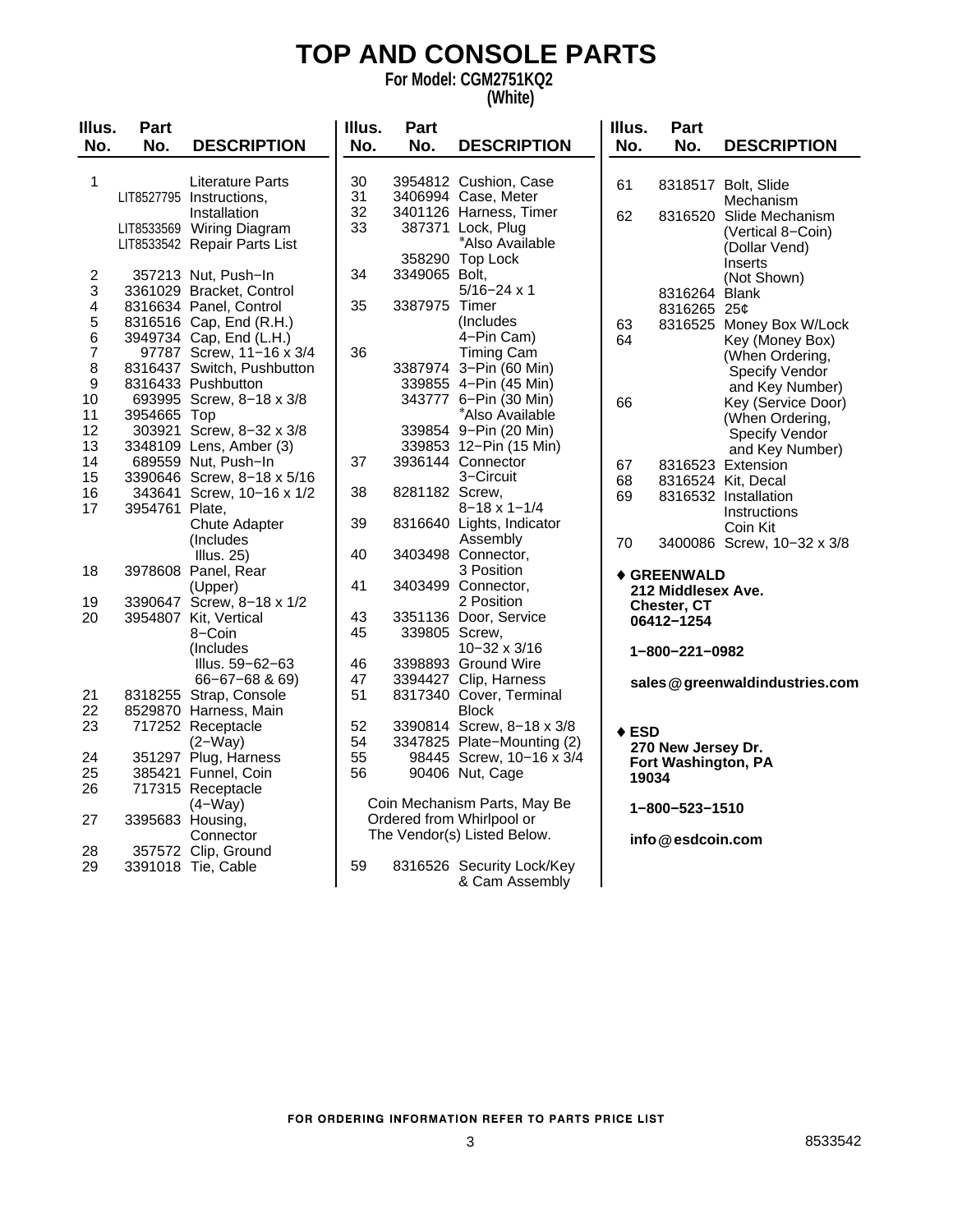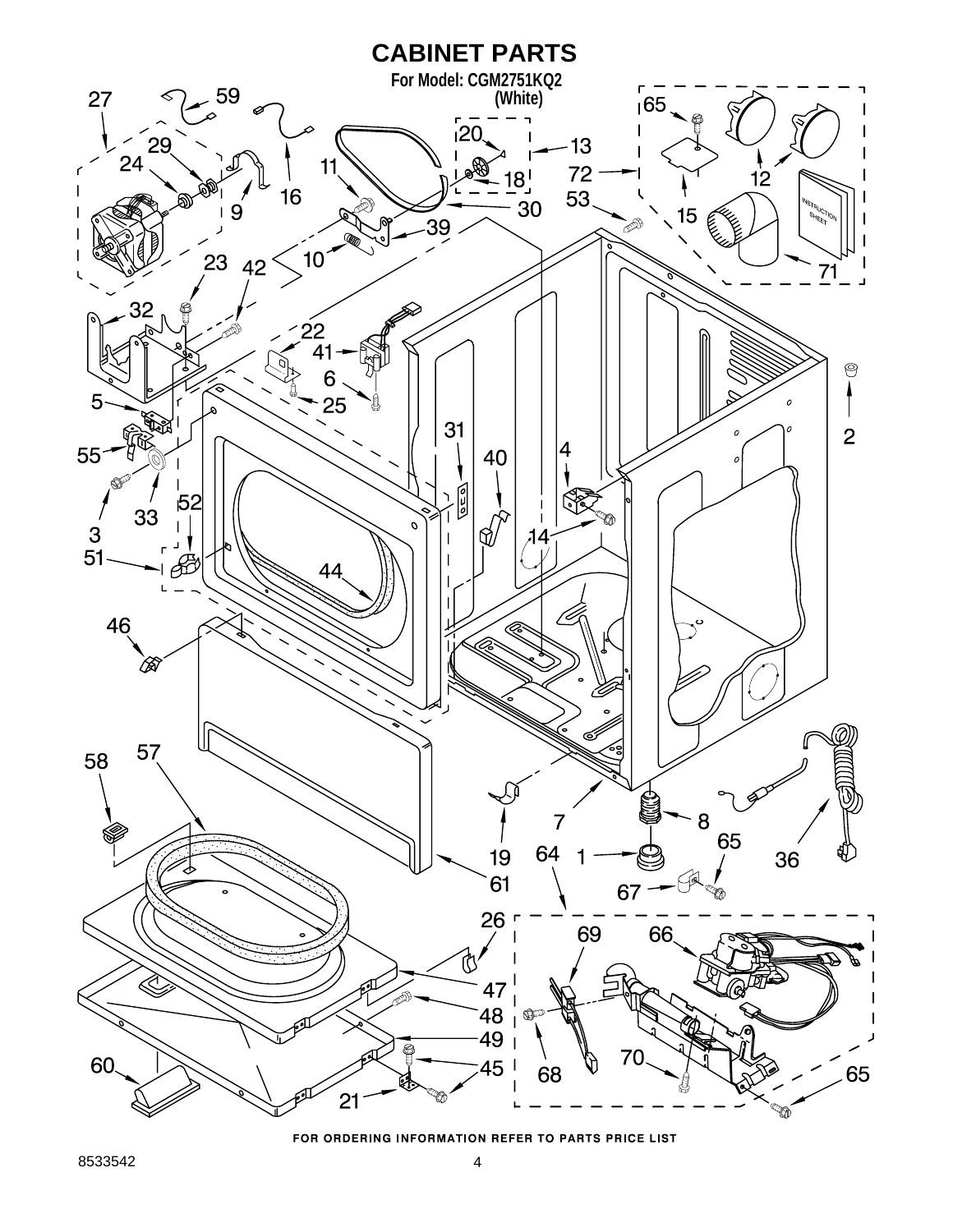#### **CABINET PARTS For Model: CGM2751KQ2**

#### **(White)**

| Illus.<br>No.           | Part<br>No. | <b>DESCRIPTION</b>          | Illus.<br>No. | Part<br>No.         |
|-------------------------|-------------|-----------------------------|---------------|---------------------|
| 1                       | 3391943     | Boot, Foot                  | 23            | 339066              |
| $\overline{\mathbf{c}}$ | 356674      | Cone, Wedge                 | 24            | 3393657             |
| 3                       | 3393258     | Screw, 10-16 x 1/2          | 25            | 63554               |
| 4                       | 3391846     | Clip, Front                 | 26<br>27      | 3389249<br>8538264  |
| 5                       | 3394881     | Panel (2)<br>Switch, Broken |               |                     |
|                         |             | <b>Belt</b>                 | 29            | 3389627             |
| 6                       | 697773      | Screw, 6-20 x 7/8           | 30            | 3387610             |
| 7                       | 8310656     | Cabinet                     | 31            | 3390902             |
| 8                       | 3392100     | Foot, Dryer                 |               |                     |
|                         |             | (Plastic)                   | 32            | 3387118             |
|                         | 279810      | Foot - Optional             | 33            | 339218              |
|                         |             | (Extended Length            | 36            | 340140 <sup>-</sup> |
|                         |             | Package Of 2)               | 39            | 3388674             |
|                         |             | (Not Included)              | 40            | 338860              |
| 9                       | 660658      | Clamp, Motor (2)            | 41            | 3406109             |
| 10                      | 3387374     | Spring, Idler               |               |                     |
| 11                      | 3389420     | Retainer, Idler             | 42            | 98129               |
| 12                      | 697750      | Plug, Multivent             |               |                     |
| 13                      | 3388672     | <b>Pulley Assembly</b>      | 44            | 3387242             |
| 14                      | 3391915     | Screw, 10-16 x 1            | 45            | 34205               |
| 15                      | 3394331     | Plate, Cover                | 46            | 3388229             |
| 16                      | 3394081     | Wire, Belt Switch           | 47            | 339256              |
| 18                      | 233520      | Washer, Thurst              | 48            | 69409 <sup>-</sup>  |
| 19                      | 297092      | Clip(2)                     | 49            | 3387872             |
| 20                      | 690997      | Tri-Ring                    | 51            | 339308              |
| 21                      | 3389247     | Hinge And Pin (2)           | 52            | 69614               |
| 22                      | 3353948     | Bracket, Lock               | 53            | 69777               |

| No.      | No.                | <b>DESCRIPTION</b>        |
|----------|--------------------|---------------------------|
|          |                    |                           |
| 23<br>24 | 3390663<br>3393657 | Screw, 10-16 x 1/2        |
| 25       | 63554              | Restrainer, Belt          |
| 26       | 3389249            | Rivet (2)<br>Nut, "U" (4) |
| 27       | 8538264            | Motor Assembly            |
|          |                    | (60 Hz.)                  |
| 29       | 3389627            | Pulley 60 Hz              |
| 30       | 3387610            | Belt, Drive               |
| 31       | 3390902            | Clip, Door                |
|          |                    | Hinge (2)                 |
| 32       | 3387118            | Bracket, Motor            |
| 33       | 3392186            | Washer                    |
| 36       | 3401401            | Cord, Power               |
| 39       | 3388674            | Bracket, Idler            |
| 40       | 3388600            | Clip, Lint Duct           |
| 41       | 3406109            | Door Switch               |
|          |                    | Assembly                  |
| 42       | 98129              | Screw.                    |
|          |                    | 6/20 x 1 1/16             |
| 44       | 3387242            | Seal, Front Panel         |
| 45       | 342055             | Screw, 8–18 x 1/2         |
| 46       | 3388229            | Retainer                  |
| 47       | 3392563            | Door, Rear                |
| 48       | 694091             | Screw, 8-18 x 3/8         |
| 49       | 3387872            | Door, Front               |
| 51       | 3393081            | <b>Lower Front Panel</b>  |
| 52       | 696144             | Strike, Door              |
| 53       | 697776             | Screw, Ground             |
|          |                    | $10 - 16 \times 1/2$      |

| Illus.                     | Part                                              |                                                                                                                        |
|----------------------------|---------------------------------------------------|------------------------------------------------------------------------------------------------------------------------|
| No.                        | No.                                               | <b>DESCRIPTION</b>                                                                                                     |
| 55                         | 8066120                                           | Lever, Snap<br>Switch                                                                                                  |
| 57<br>58                   | 3390735<br>3392538                                | Seal, Door<br>Catch, Door<br>Assembly                                                                                  |
| 59<br>60<br>61<br>64       | 3398948<br>3389522<br>697215<br>3401797           | Wire, Jumper<br>Handle, Door<br>Panel, Toe<br><b>Burner Assembly</b><br>60 Hz.<br>(Refer To Pages<br>8 & 9 For Further |
| 65<br>66                   | 3390647<br>3401775                                | Breakdown)<br>Screw, 8-18 x 1/2<br>Valve, Gas<br>(Complete)<br>60 Hz                                                   |
| 67<br>68<br>69<br>70<br>71 | 3387561<br>3393909<br>686590<br>3387057<br>279731 | Clamp, Pipe<br>Screw, 8-32 x 5/8<br>Ignitor<br>Screw, 8-18 x 3/8<br>$4" - 90°$<br>Elbow                                |

Optional Parts Not Included

Dryer Exhaust Kit (For Side & Bottom Venting)

72 279818 White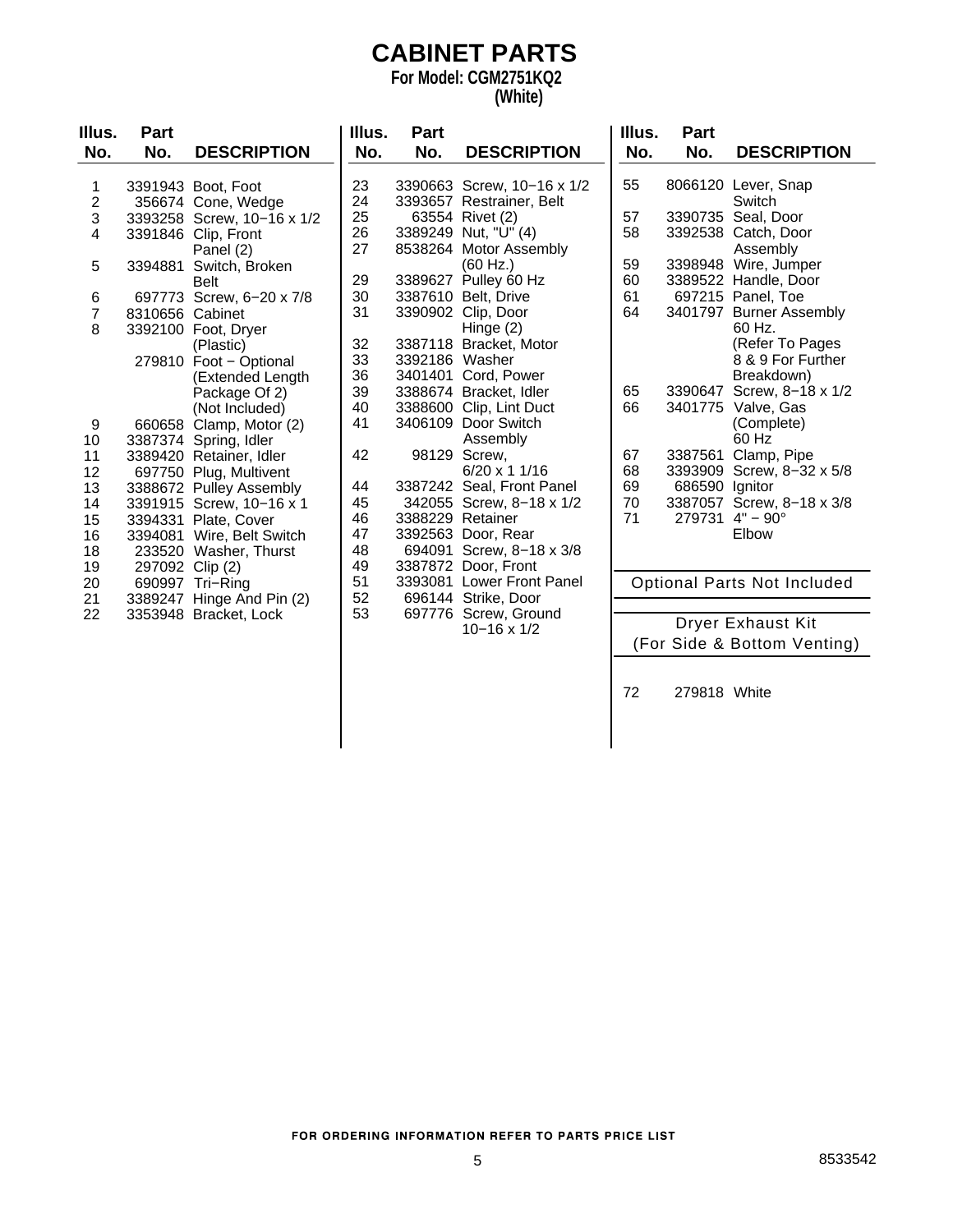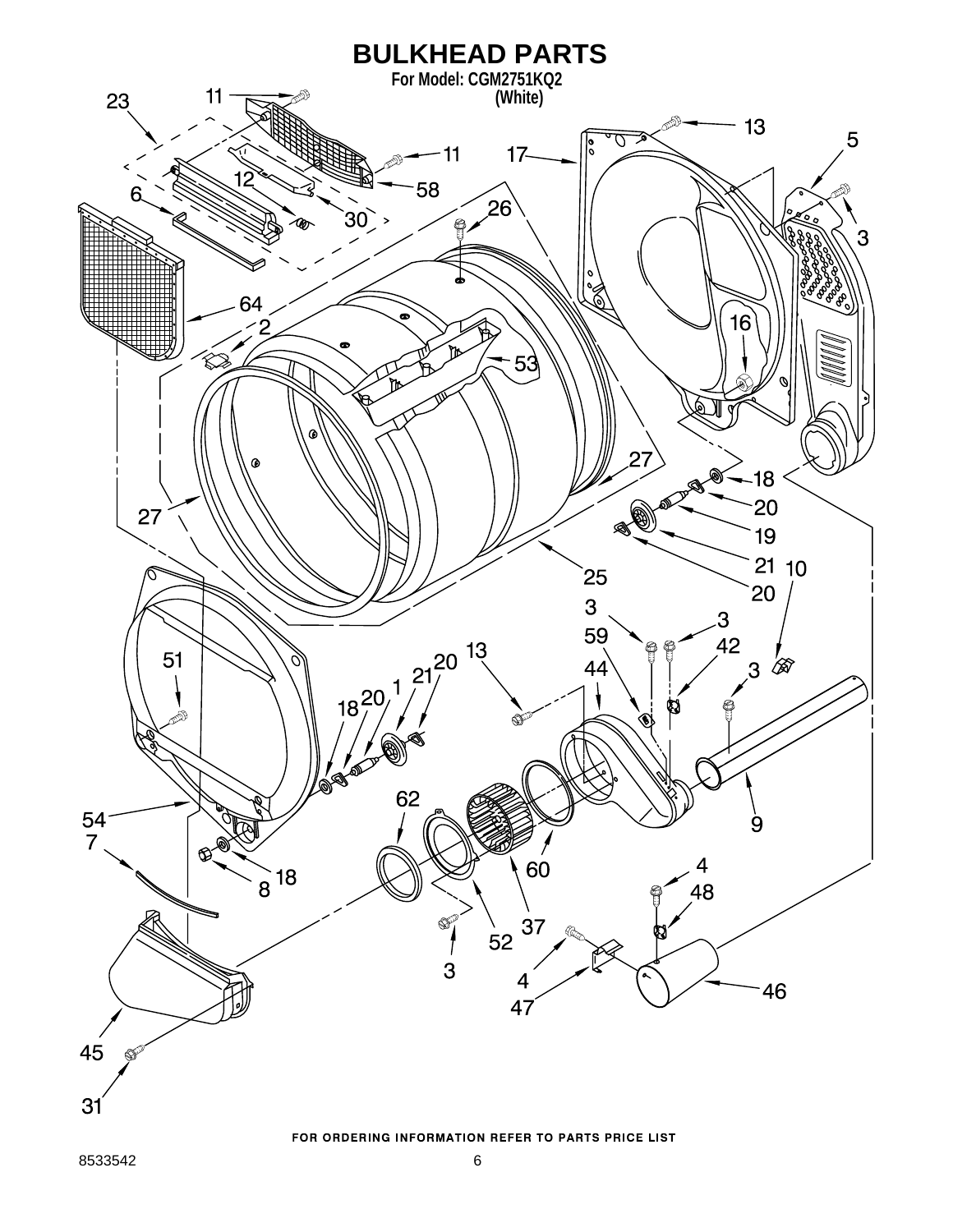### **BULKHEAD PARTS**

**For Model: CGM2751KQ2 (White)**

| Illus.          | <b>Part</b>  |                            | Illus. | <b>Part</b> |                           | Illus. | <b>Part</b> |                            |
|-----------------|--------------|----------------------------|--------|-------------|---------------------------|--------|-------------|----------------------------|
| No.             | No.          | <b>DESCRIPTION</b>         | No.    | No.         | <b>DESCRIPTION</b>        | No.    | No.         | <b>DESCRIPTION</b>         |
|                 |              |                            |        |             |                           |        |             |                            |
|                 |              | 3399508 Shaft, R.H. Thread | 13     |             | 3390647 Screw, 8-18 x 1/2 | 45     |             | 8530036 Lint Duct Assembly |
| 2               |              | 8066086 Drum Hole          | 16     | 3387709     | Nut.                      | 46     |             | 8066047 Funnel, Burner     |
|                 |              | Plug                       |        |             | $3/8 - 16$ (L.H.)         | 47     |             | 338906 Sensor, Radiant     |
| 3               |              | 3390646 Screw, 8-18 x 5/16 | 17     | 3387809     | Bulkhead, Rear            | 48     |             | 3391912 Thermostat 255°    |
| 4               |              | 90767 Screw, 8-18 x 3/8    | 18     | 3387459     | Washer, Support           |        |             | $(124^{\circ}C)$           |
| 5               |              | 3394346 Air Duct Assembly  | 19     | 3399509     | Shaft, L.H. Thread        | 51     | 3357011     | Screw, 10-16 x 1/2         |
| 6               |              | 697813 Seal, Outlet        | 20     | 690997      | Ring, Tri                 | 52     | 697771      | Cover, Blower              |
|                 |              | Housing                    | 21     |             | 8536973 Roller, Support   |        |             | (Includes Illus.           |
|                 |              | 697814 Seal, Drum Front    | 23     |             | 3394985 Housing, Outlet   |        |             | Nos. 60 & 62)              |
| 8               | 3359452 Nut, |                            | 25     |             | 8318215 Drum Complete     | 53     | 697693      | Baffle, Drum (3)           |
|                 |              | $3/8 \times 16$ (R.H.)     | 26     |             | 97787 Screw, 11-16 x 3/4  | 54     | 697557      | <b>Bulkhead, Front</b>     |
| 9               |              | 8318486 Exhaust Pipe       | 27     |             | 697694 Seal, Drum         | 58     |             | 8299979 Grill, Outlet      |
| 10              | 3388229 Clip |                            | 30     |             | 3394984 Door, Lint Screen | 59     | 3392519     | <b>Thermal Fuse</b>        |
| 11              | 3387230      | Screw,                     | 31     |             | 487909 Screw, 8-15 x 1/2  | 60     | 697770      | Seal, Cover Plate          |
|                 |              | $10 - 16 \times 13/16$     | 37     |             | 697772 Wheel, Blower      | 62     |             | 697769 Seal, Lint Duct     |
| 12 <sup>2</sup> | 3394986      | Spring, Lint               | 42     |             | 3387138 Thermostat        | 64     |             | 3390721 Screen, Lint       |
|                 |              | Door                       | 44     |             | 8541568 Housing, Blower   |        |             |                            |

### **OPTIONAL PARTS ( NOT INCLUDED )**

#### **Illus. Part No. No. DESCRIPTION**

#### **ACCESSORY PARTS**

4392067 Kit, Dryer Repair 8522199 Kit, Dryer Vent Testing

#### **PAINT, TOUCH−UP (1/2oz.)**

72017 White

#### **PAINT, PRESSURIZED SPRAY (12 oz.)**

350930 White 350938 Primer, Gray

#### **PAINT, BULK (1 qt.)**

799344 White (Uncut)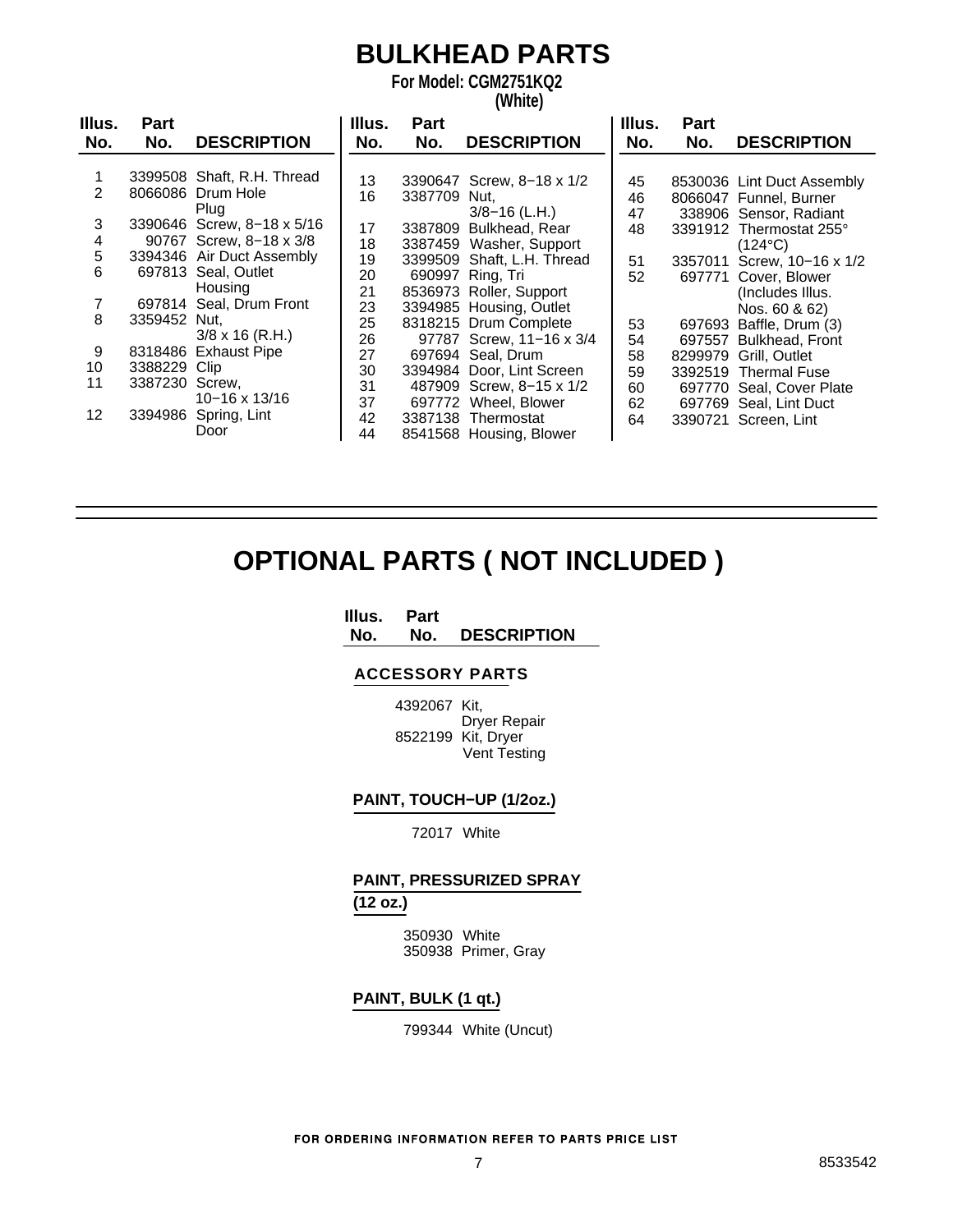### **3401797 BURNER ASSEMBLY**

**For Model: CGM2751KQ2 (White)**

USE WITH TYPE 1 - NATURAL, TYPE 2 - MIXED, AND TYPE 4 - LIQUEFIED PROPANE AND BUTANE GASES